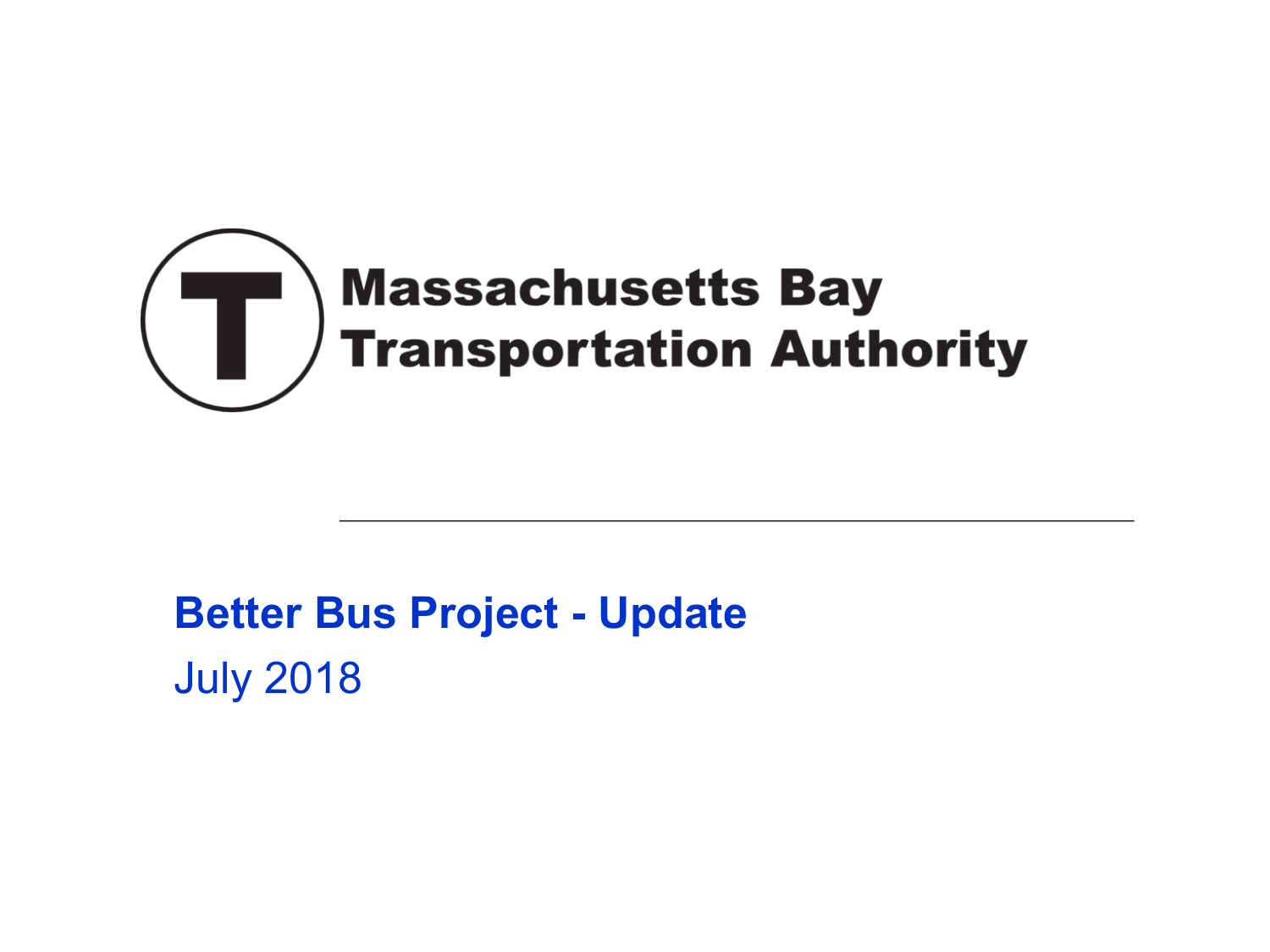#### **Overview**

- The MBTA Bus Network Strategy
	- Elements of Improving the Bus Network
	- Timeline and Sequencing
	- Our Current Bus Network
	- Strategy for Expediting Improvements
- Service Improvements, as of April 1, 2018
- Upcoming Service Improvements
	- Fall 2018
	- Winter 2018
	- Next Steps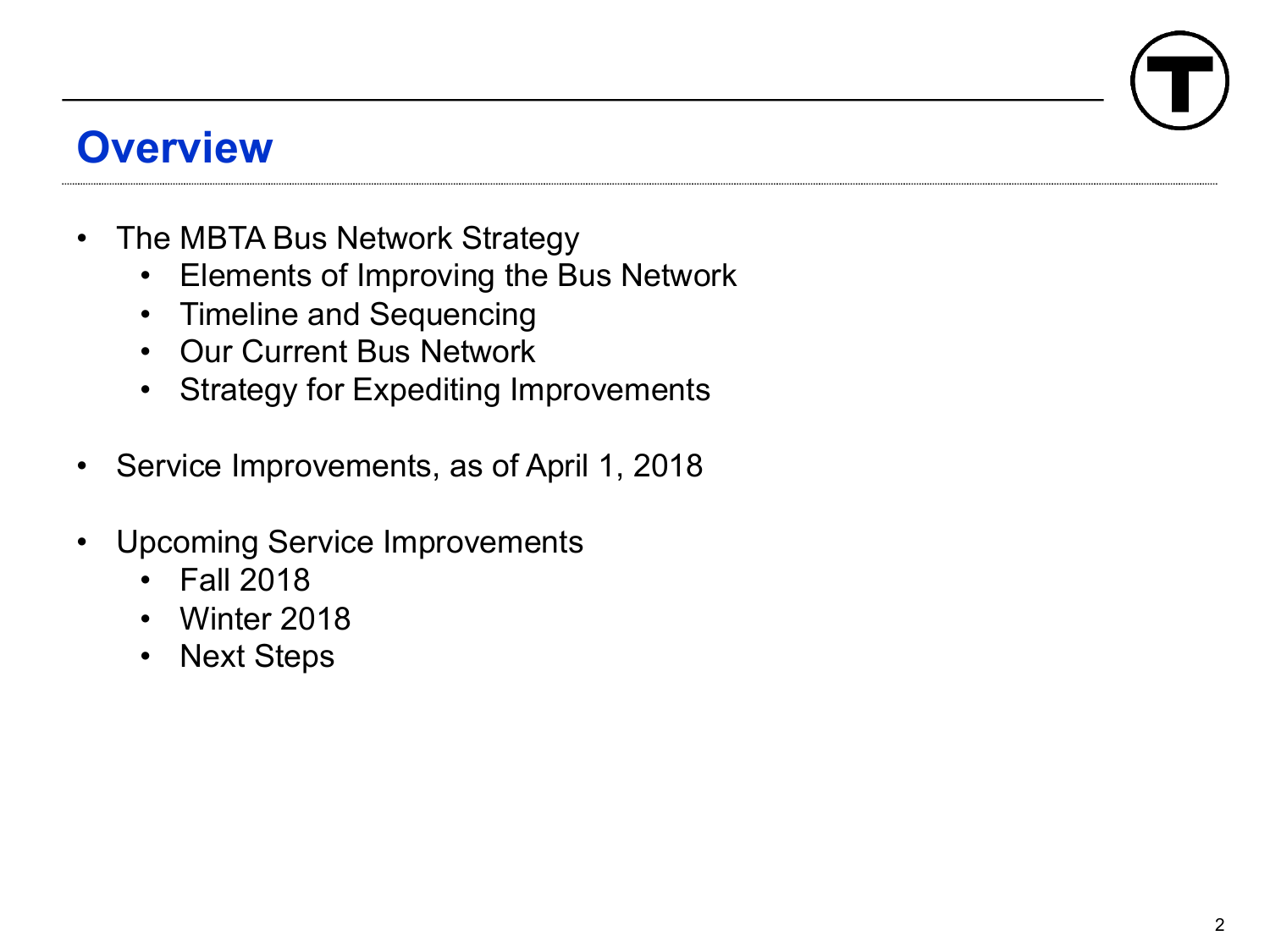**The MBTA Bus Network Strategy**

**Elements of Improving the Bus Network Timeline and Sequencing Our Current Bus Network Strategy for Expediting Improvements**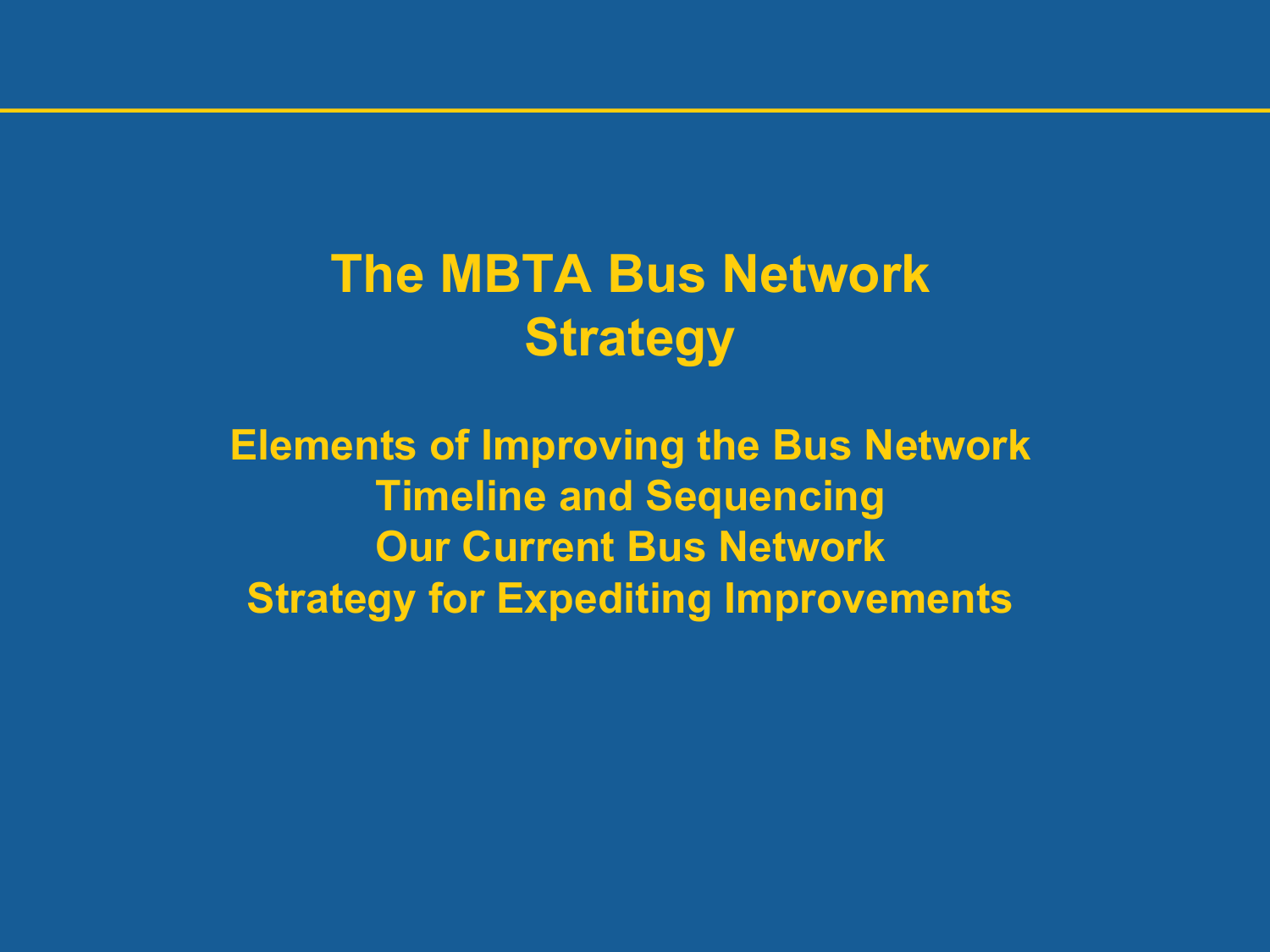

#### **Elements of Improving the Bus Network**

|                                        |          | <b>Changes</b>                                                                                                                                                                                        | <b>Focus Areas</b>                                                                                                                                                                                |
|----------------------------------------|----------|-------------------------------------------------------------------------------------------------------------------------------------------------------------------------------------------------------|---------------------------------------------------------------------------------------------------------------------------------------------------------------------------------------------------|
| <b>Better</b><br><b>Bus</b><br>Project | Phase I  | • Quarterly Changes<br>• No budget impacts                                                                                                                                                            | • Focused on routes with high passenger<br>trips<br>• Focused on specific requests and<br>considerations                                                                                          |
|                                        | Phase II | • Continued Quarterly Changes<br>• Tier Development, including<br>proposals to realign routes,<br>alter routes >1 mile, implement<br>bus stop changes, etc.<br>• Budget impacts and<br>considerations | • Focused on routes with high and<br>moderate passenger trips<br>• Focused on specific requests and<br>considerations                                                                             |
| <b>Network Redesign</b>                |          | • A new bus network, including<br>routes, frequency, span of<br>service, and coverage to better<br>serve the region's travel needs.                                                                   | • All routes, with a specific focus to rebuild<br>moderate to low passenger trip routes and<br>corridors, as higher passenger trip routes<br>and corridors are addressed in Better Bus<br>Project |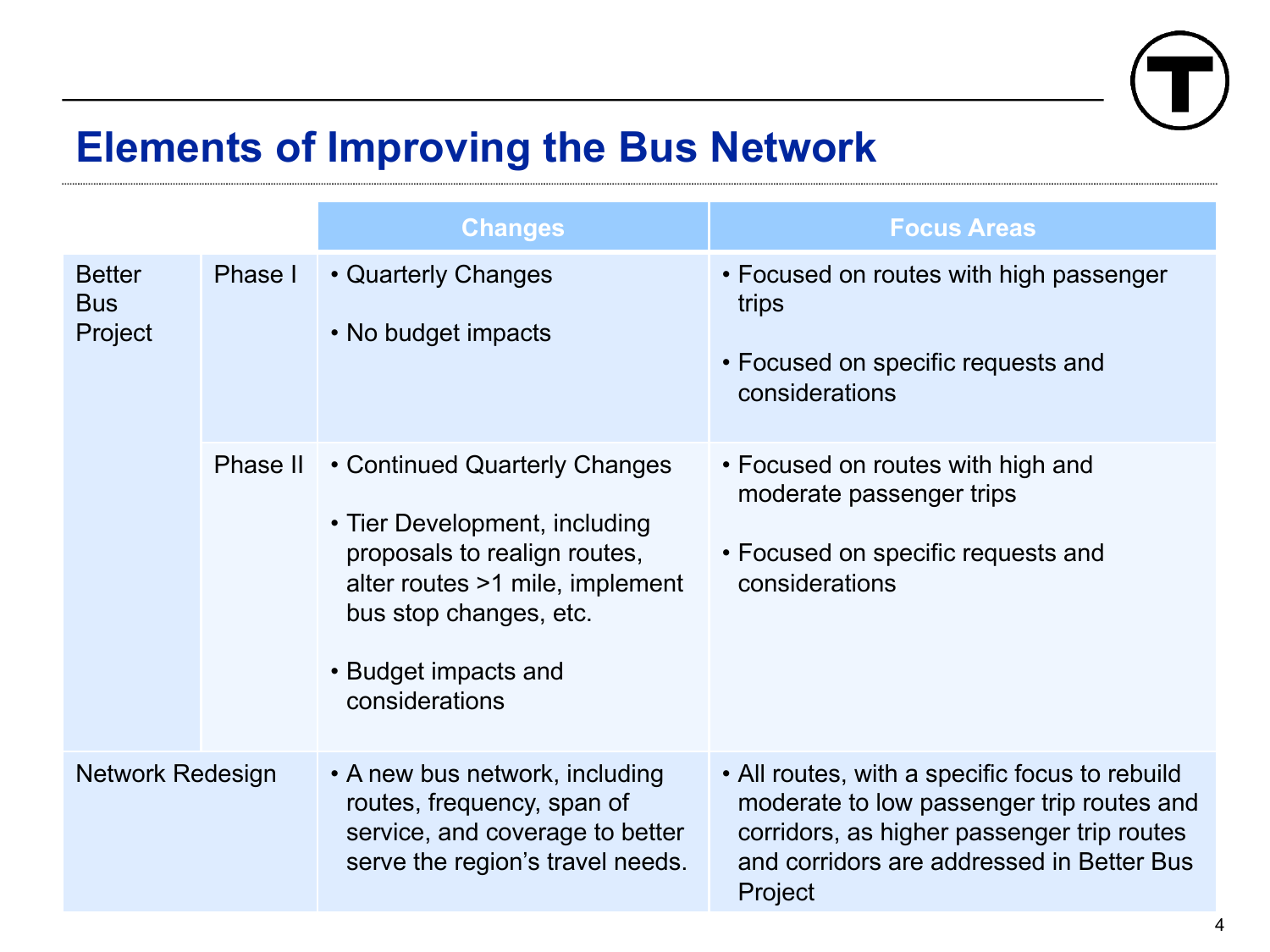

#### **Timeline and Sequencing**

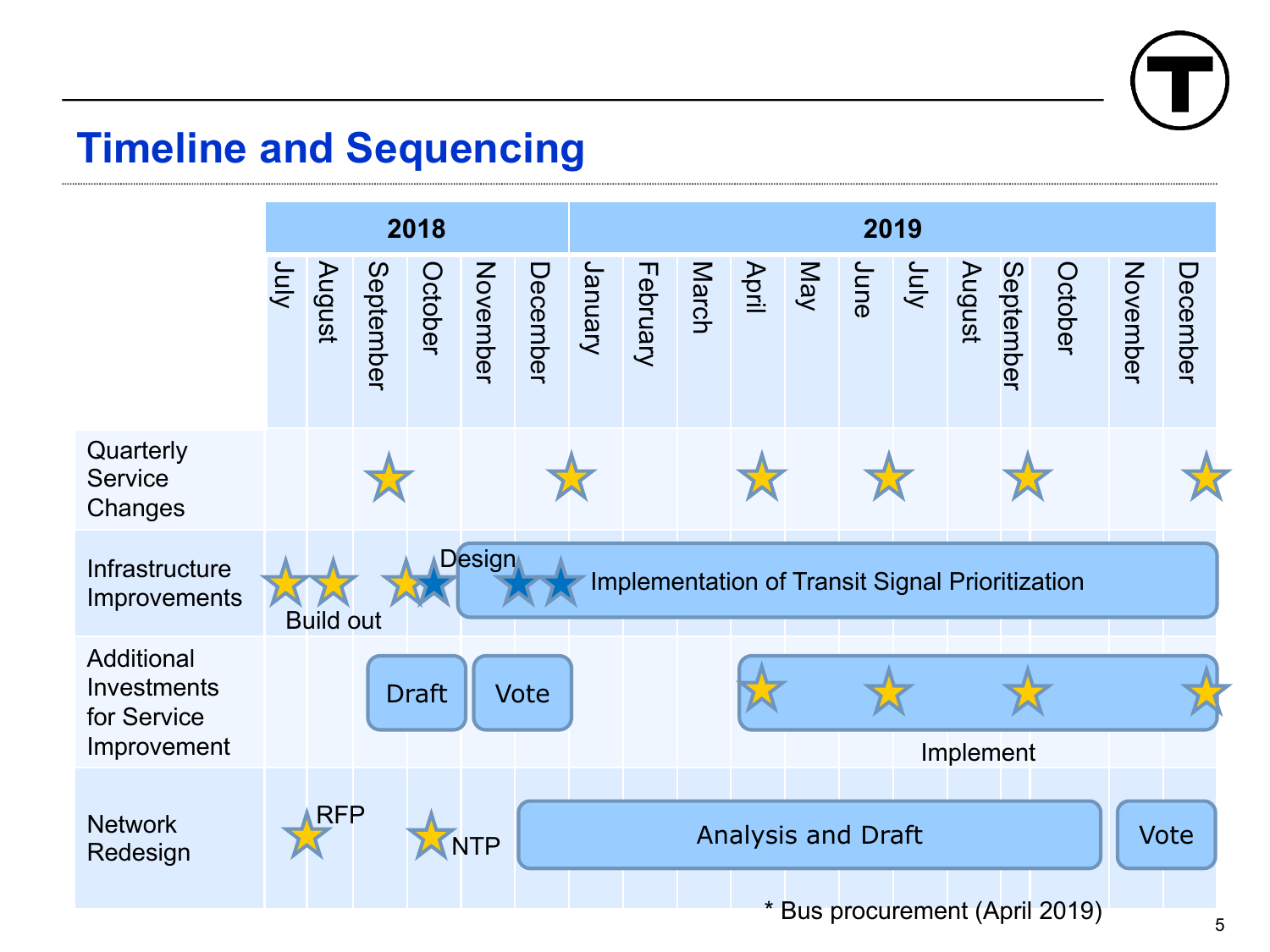#### **What have we learned about the MBTA Bus Network?**



- Service is too complex
- There are too few frequent routes
- Service is slow and getting slower
	- Service is unreliable
	- Schedules are irregular



- Many buses are overcrowded
- Many routes start too late
- Many routes end service too early
- Many routes operate too infrequently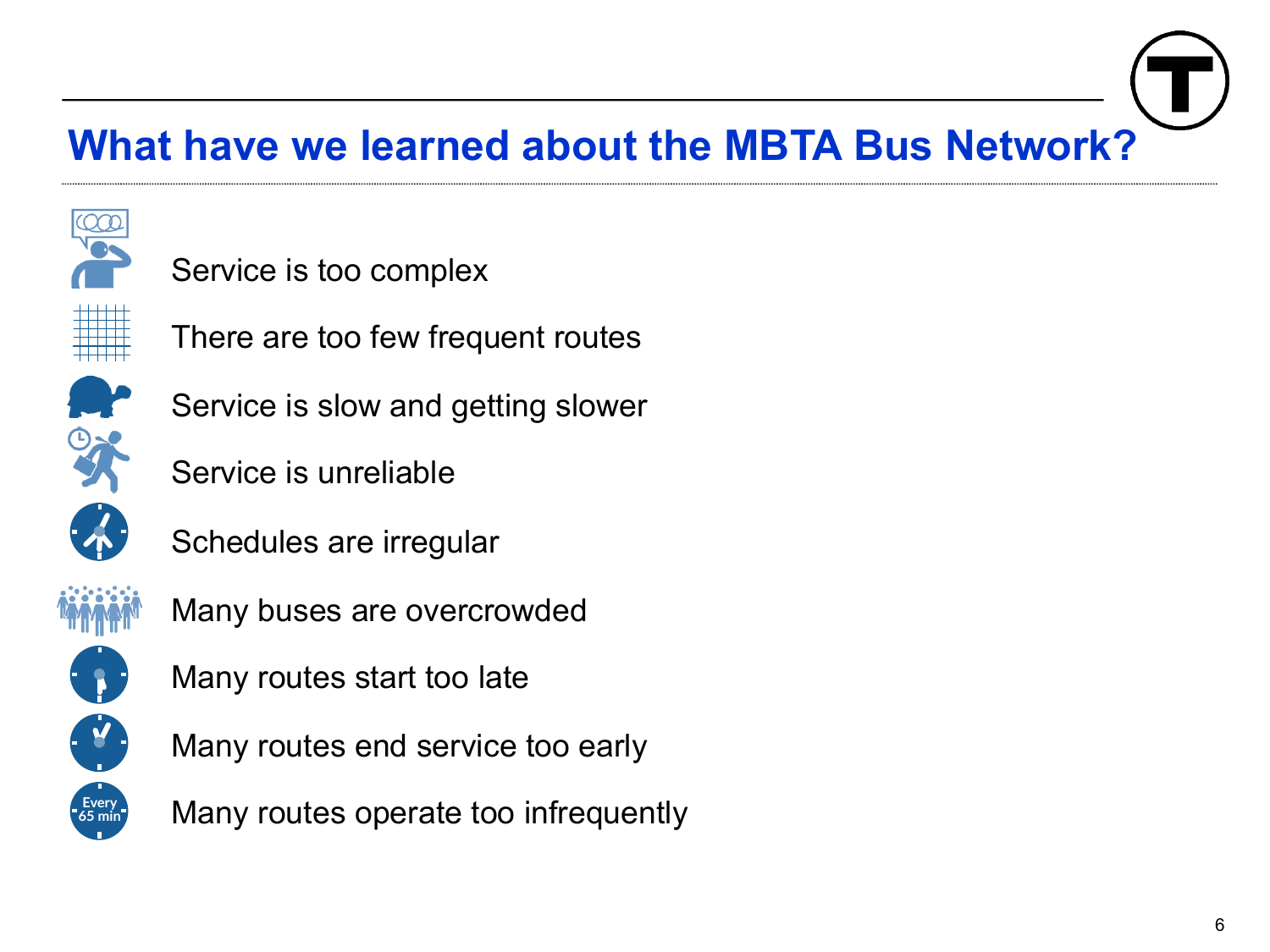**Service Improvements**

**As of April 1, 2018**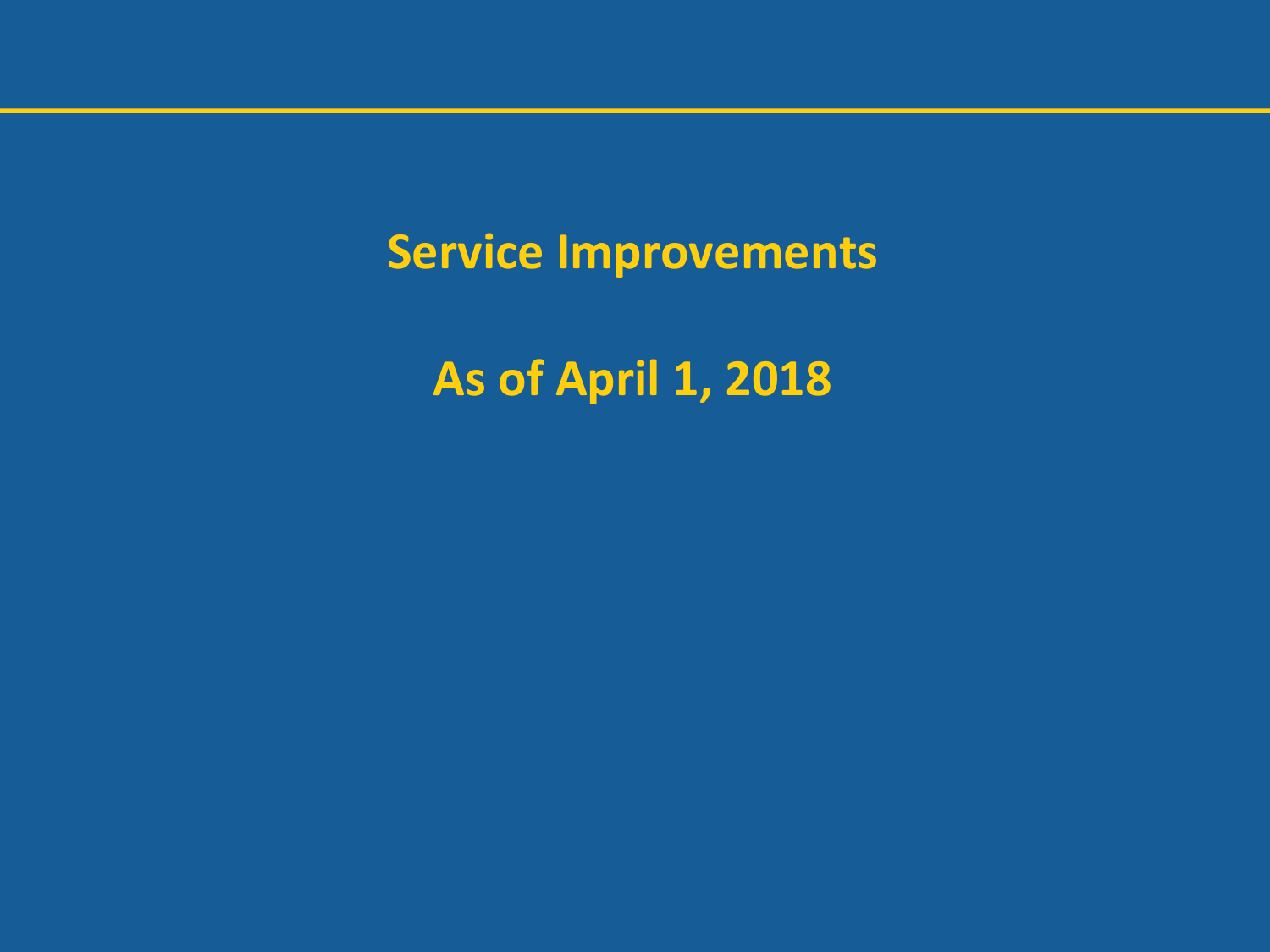

#### **Commitment to Service Improvement – April**

114 changes; 53 routes 28,944 Passenger Trips 9.0% of Trips/Weekday

- Run Time Adjustment
- **Shift Trips**
- Headway Adjustment
- Resource Adjustment
- Partnerships with Communities

| <b>Corridor/Route</b>                  | <b>Service Type</b>                                                                                                |
|----------------------------------------|--------------------------------------------------------------------------------------------------------------------|
| Route 212                              | - Route 212 increased from 57% to 68% reliable on weekdays.<br>Routes 210 and 211 saw similar improvements.        |
| Route 7 and 9                          | - Route 7, weekdays: comfort improved from 79% to 82%;<br>reliability from 74% to 83%. Route 9 improved similarly. |
| <b>Route SL3</b>                       | - New route established $-4,300$ trips taken daily                                                                 |
| <b>Route SL1</b>                       | Light cycle adjusted to reduce wait times by 60 seconds                                                            |
| <b>Early Morning Pilot</b>             | Additional trips added to ensure first train connect could be<br>made                                              |
| Route 15                               | On-time departures for AM peak trips improved from 80% to<br>89%                                                   |
| <b>Broadway Ave</b><br><b>Corridor</b> | Adjusted running time to allow for better coordination of bus<br>routes along corridor                             |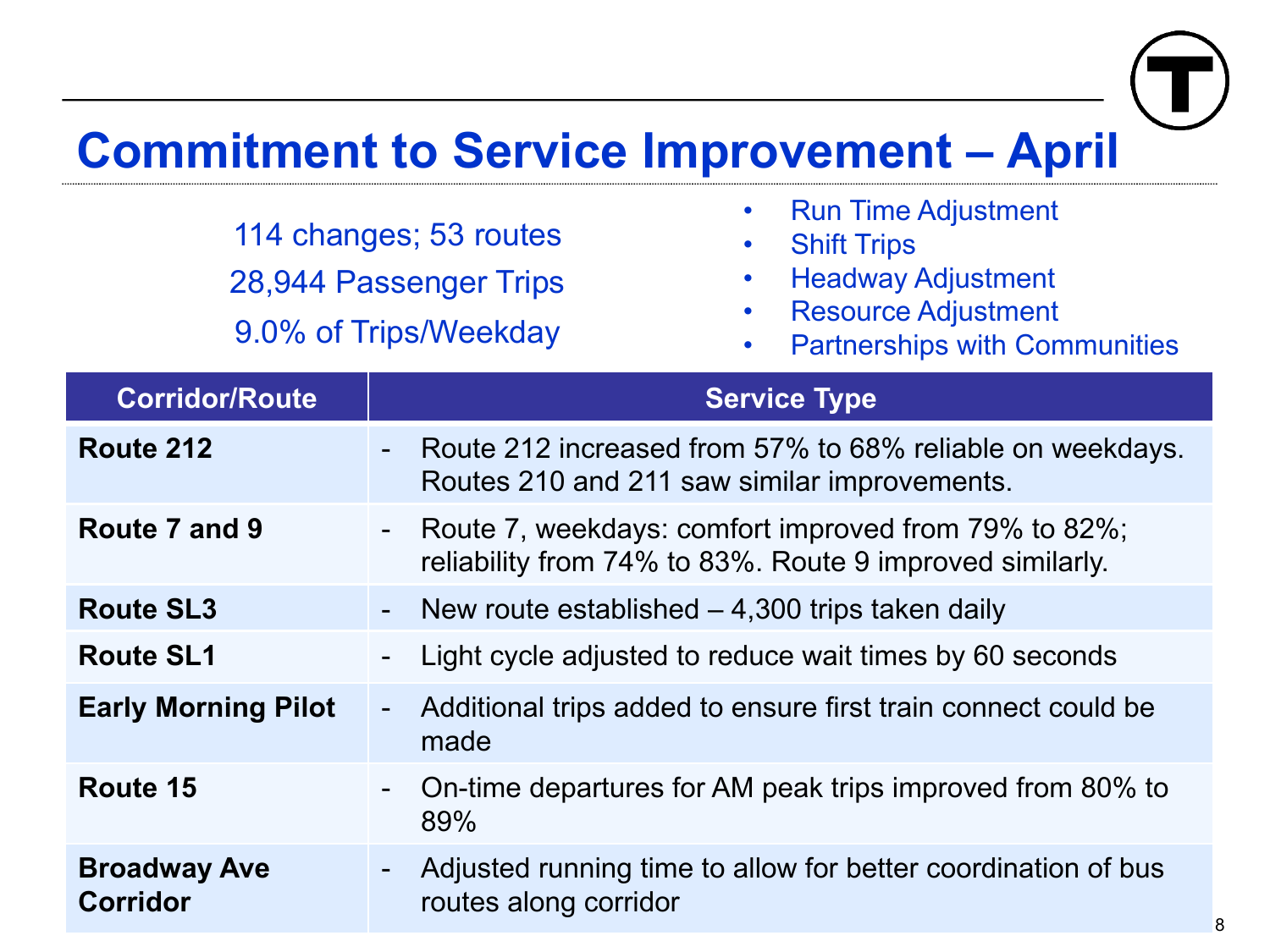**Upcoming Service Improvements**

**Fall 2018 - September Winter 2018 – December Next Steps**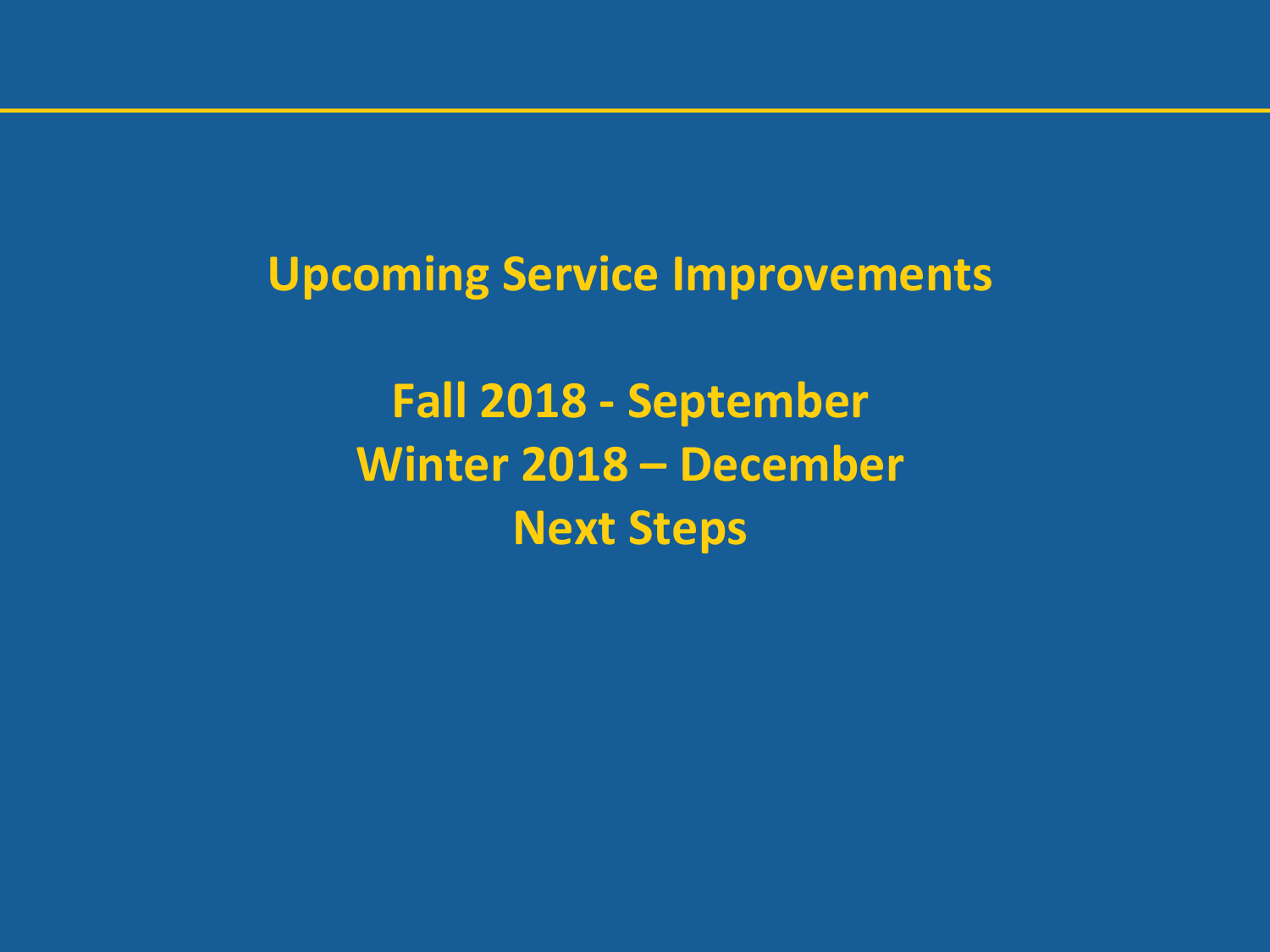

#### **Commitment to Service Improvement – September**

83 changes; 49 routes 158,571 Passenger Trips 38% of Trips/Weekday

- Combined Fixed Routes
- Run Time Adjustment
- Shift Trips
- Headway Adjustment
- De-interlining
- Resource Adjustment

| <b>Corridor/Route</b>          | <b>Service Type</b>                                                                                                                                                              |
|--------------------------------|----------------------------------------------------------------------------------------------------------------------------------------------------------------------------------|
| Route 111                      | <b>Additional operators</b><br>$\blacksquare$<br>New policy for dropped trips implemented<br>$\qquad \qquad \blacksquare$<br>De-interlined<br>Updated run time<br>$\blacksquare$ |
| Route 92                       | <b>Additional operators</b><br>$\blacksquare$<br>Updated run time                                                                                                                |
| <b>Route 93</b>                | <b>Additional Operators</b><br>$\blacksquare$<br>Updated run time                                                                                                                |
| Route 34, 35, 37, 40<br>and 50 | Dedicated bus lane implementation<br>$\frac{1}{2}$                                                                                                                               |
| <b>Late Night Pilot</b>        | \$1.1 M dollar investment in late night service<br>$\sim 100$<br>13 routes, 38 changes                                                                                           |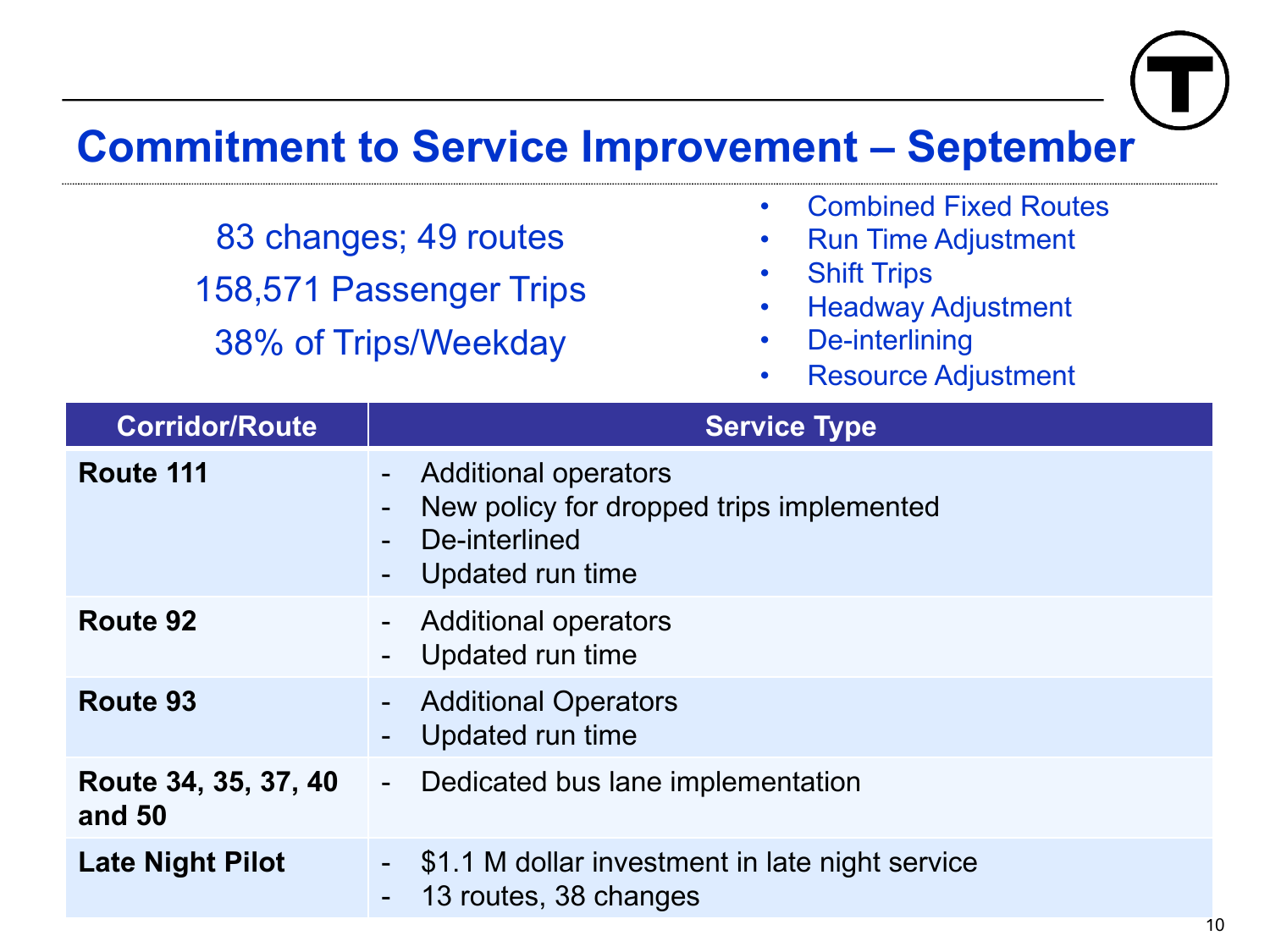

#### **December: Focused Approach for Expedited Improvement**

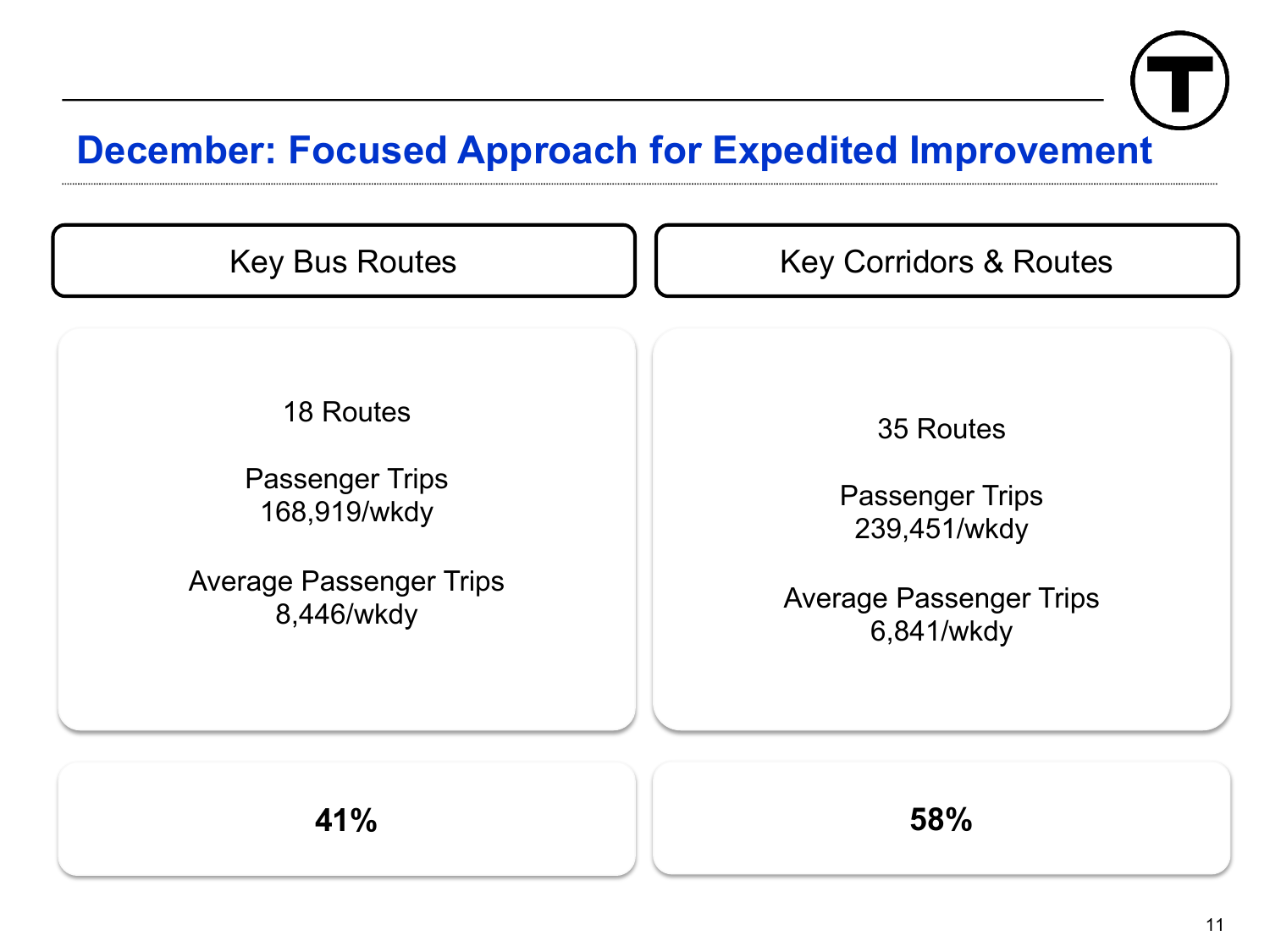

#### **December: Goal >25% Passenger Trips/Weekday**

# Key Routes & Corridors 35 Routes Passenger Trips 239,451 wkdy Average Passenger Trips 6,841/wkdy

**58%**

- Running time adjustments
- Departure time adjustments
- Headway changes to match ridership and service levels (provided the frequency and comfort minimums are still met)
- Route alignment changes
- Span of service changes within 1 hour or less
- Route extensions of 1 mile or less
- Route variation modifications
- Optimization (Dedicated Bus Lanes, Transit Signal Prioritization and Signal Optimization)